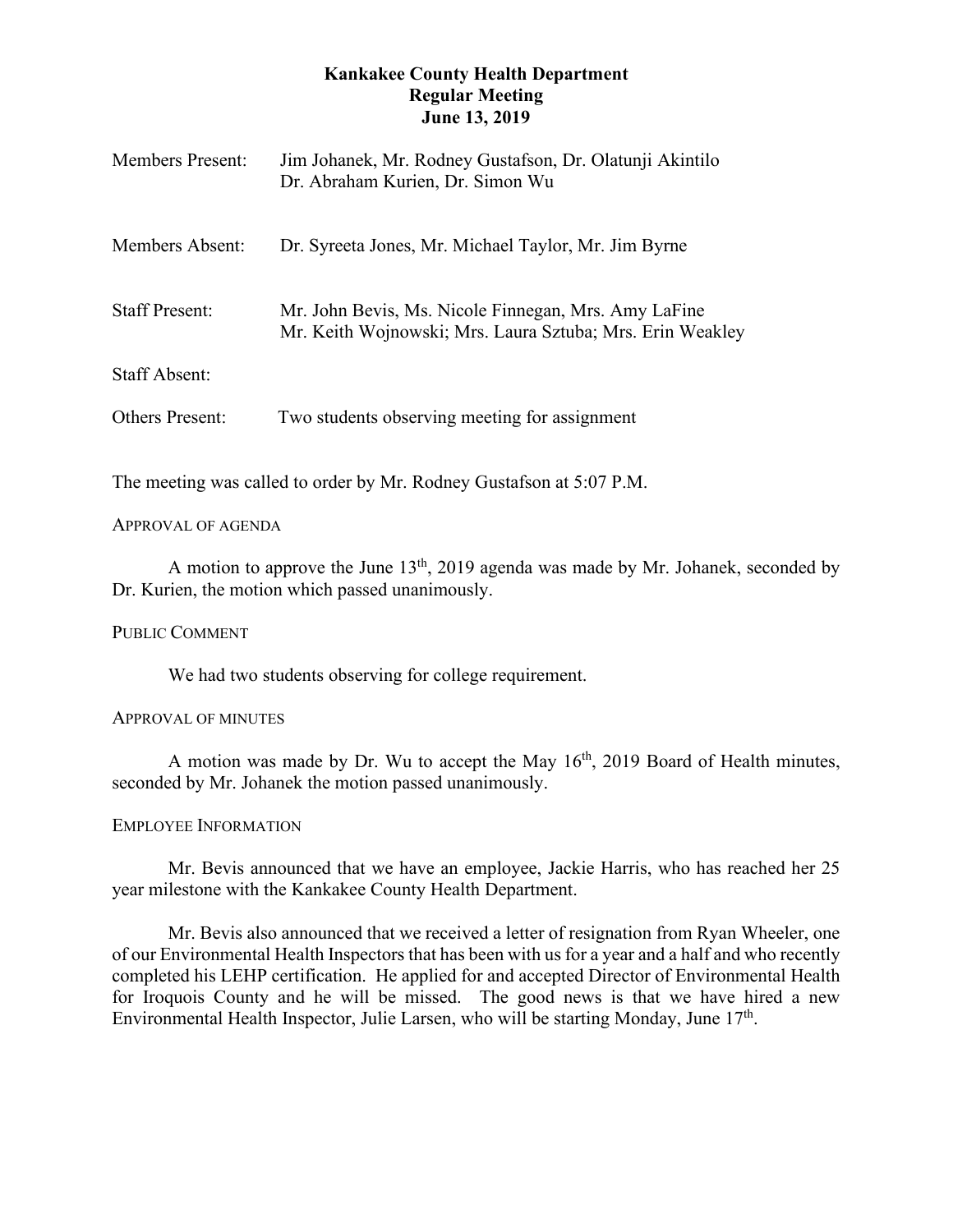#### DIVISION REPORTS

### *Client Services*

Mrs. LaFine announced that we have our upcoming Family Case Management site review scheduled for June  $19<sup>th</sup>$ - June  $21<sup>st</sup>$  and are looking forward to that process.

Mrs. LaFine introduced Family Bridges Agency out of Oakbrook, IL, from whom we've received an M.O.U. recently and are excited to participate in community collaboration to strengthen and preserve families. There will be more to come as we find out the details of the grant going forward.

### *Environmental Health*

No Report

### *Health Promotion/Community Outreach and Planning*

Mrs. Sztuba shared an update on Project Sun, which is a children's mental health grant. This is a planning year for Project Sun and Mrs. Sztuba shared a recent summit for system of care in which she was able to learn more about the system of care, and how we can work toward strengthening that care within the community.

### *Administrator's Report*

Mr. Bevis updated the Board on an Opioid Summit he attended at the Majestic Theater specifically designed from a treatment perspective, our current Opioid grant is for purchasing Narcan.

Mr. Bevis also spoke about a meeting he recently attended, Trust Based Relational Intervention, in which they spoke about Pembroke and the impact of trauma and trust based intervention. He added that there was a lot of great information he took away from this meeting.

Mr. Bevis announced that in two weeks he will be attending the Public Health Emergency Preparedness Summit in which there should be some valuable presentations and information he can share with the Board at next month's meeting.

Mr. Bevis also announced that we have partnered with Eagle and Associates, a web based training for staff in which they can log in and receive all their necessary required trainings online. We are excited about streamlining this process so that we can electronically access these trainings at any time which makes it more convenient for staff as well as allowing us to more time for discussion during full staff meetings rather than presenting trainings, preparing power point presentations and updating new rules and changes.